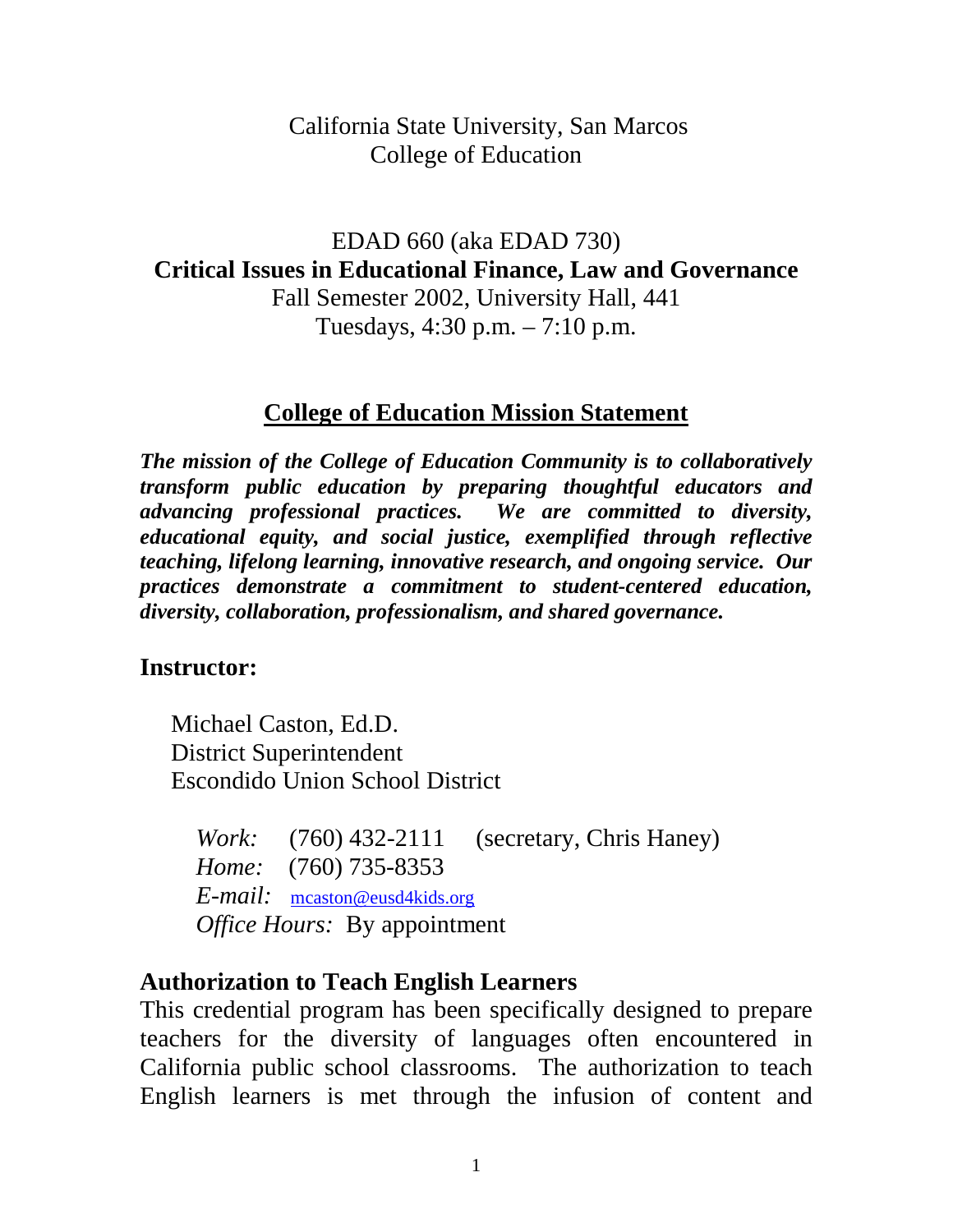experiences within the credential program, as well as additional coursework. Students successfully completing this program receive a credential with authorization to teach English learners.

## **Students with Disabilities Requiring Reasonable Accommodations**

Students are approved for services through the Disabled Student Services Office (DSS). This office is located in Craven Hall 5205, and can be contacted by telephone at (760) 7450-4905, or TTY (760) 750-4909. Students authorized by DSS to receive reasonable accommodations should meet with their instructor during office hours or, in order to ensure confidentiality, in a more private setting.

# **Course Description (3 units)**

EDAD 730 includes advanced and comprehensive knowledge of critical issues and principles, and the opportunity for practical application, in the following areas:

- $\triangleright$  Finance: Current and potential funding sources for districts and schools, fiscal management, budget practices, issues in school finance
- Law: The legal framework of public education, political and social forces affecting school practices, U.S. and California state constitutions, local school district board policies, and employer-employee contracts
- > Governance: Board and district practices regarding vision, mission, and short- and long-range planning for goal and priority setting, alternative forms of school governance, and engagement of community

# **Course Objectives**

Upon completion of EDAD 730, the Professional Administrative Credential candidate will be able to: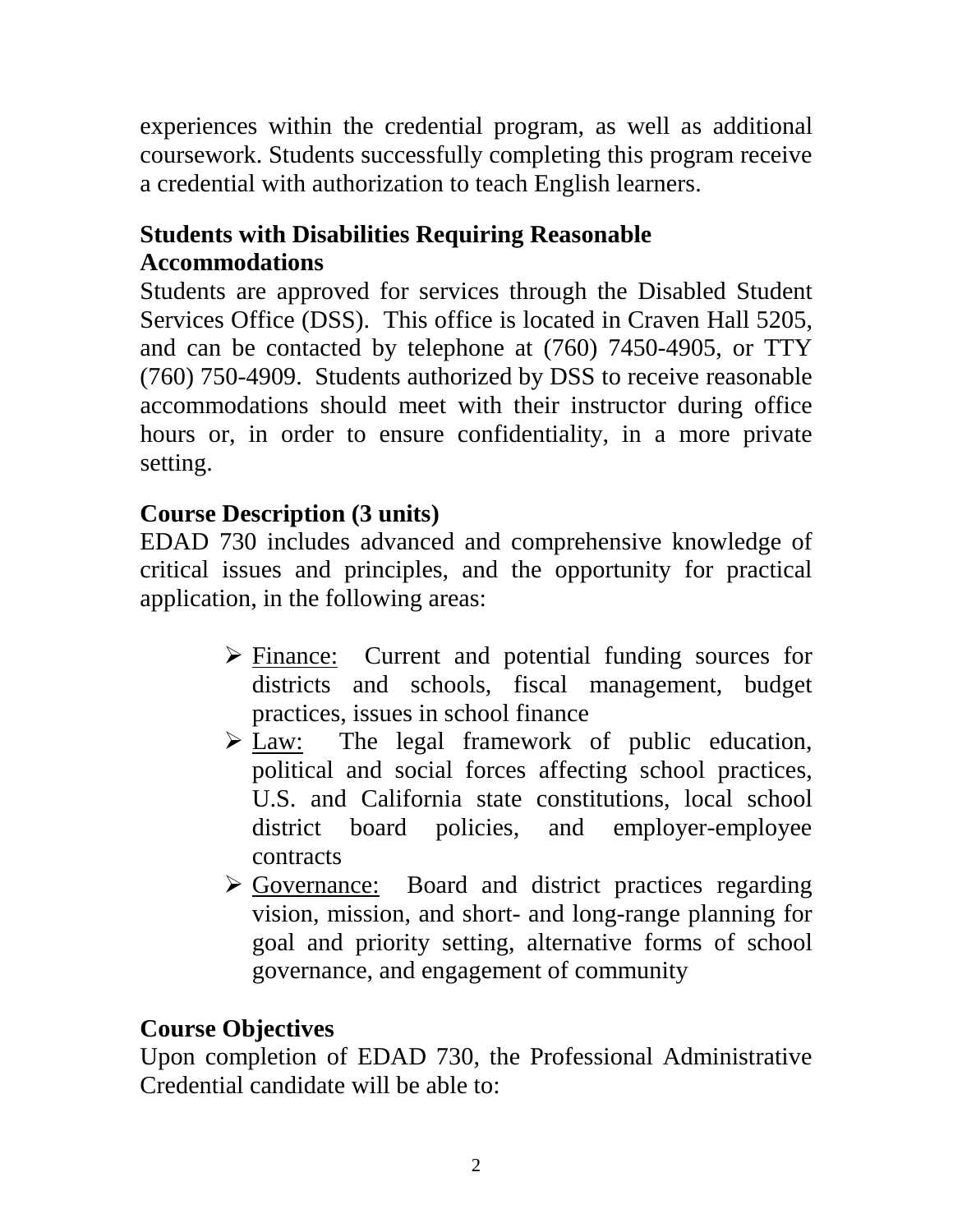- $\triangleright$  Demonstrate the importance of creating a vision and mission, setting goals, establishing priorities and taking actions based on these in the governance of schools and districts:
- $\triangleright$  Understand the components of district and school budgets and processes for setting priorities; know systems for monitoring and controlling the budget;
- $\triangleright$  Describe the ways the legislative, judicial, and executive branches of government affect education, both at the federal and state levels;
- $\triangleright$  Analyze the educational impact of critical federal and state court decisions;
- $\triangleright$  Trace the development of California school finance since 1970, including the effect of critical propositions, and legal and legislative decisions on funding options;
- $\triangleright$  Identify programs and sources of state and federal funds available to districts;
- $\triangleright$  Describe various systems for allocating district funds to school sites; argue the pros and cons of various centralized vs. decentralized funding methods;
- $\triangleright$  Identify methods of funding school construction and modernization; and
- $\triangleright$  Know and understand laws affecting management of human resources and students.

## **Text and Resource Materials:**

- 1. *Education Week* (required text)
- 2. Cunningham & Cordeiro, *Educational Administrator*
- 3. School Services of California Web Page and Fiscal Reporter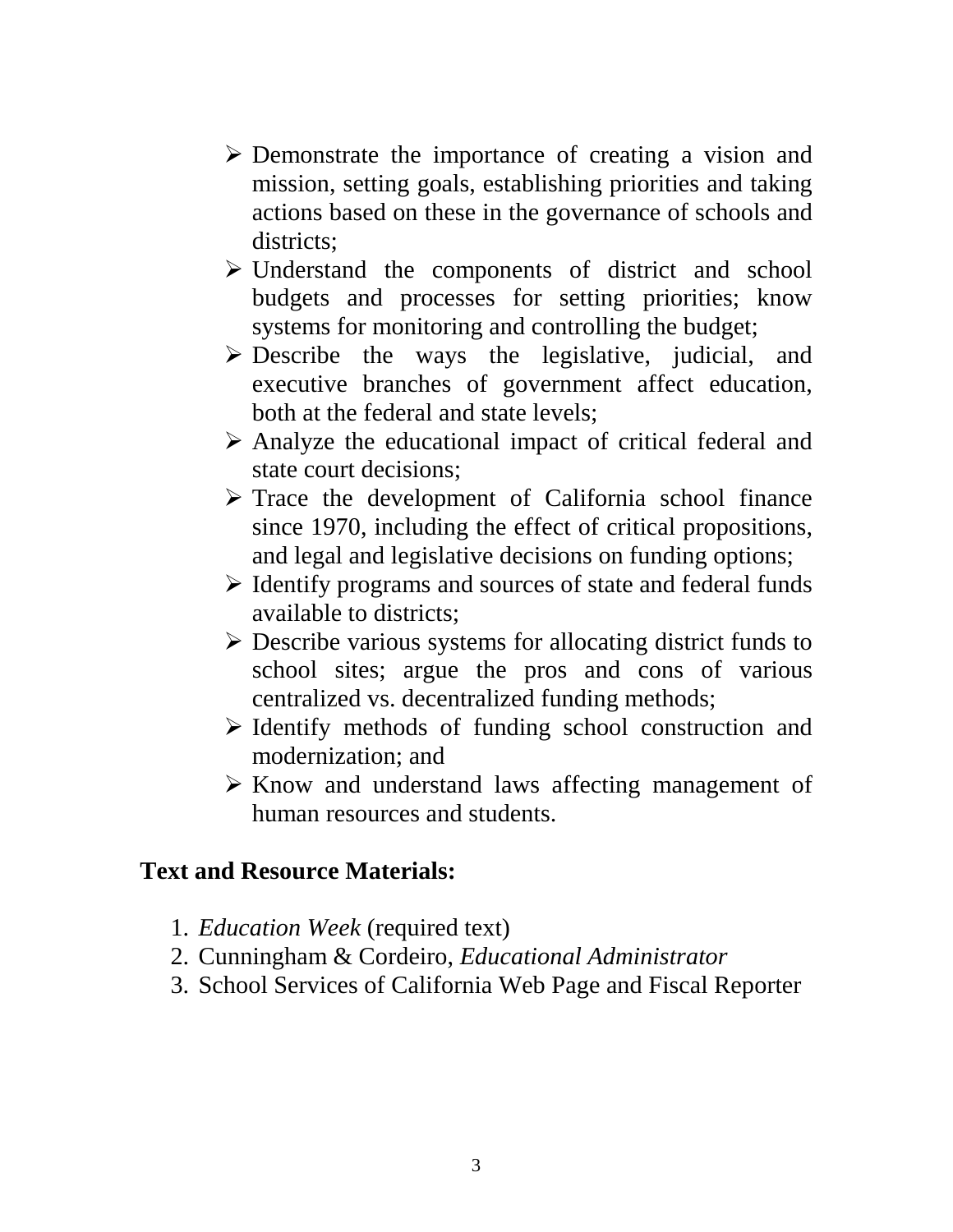## **Student Expectations:**

- 1. Demonstration of knowledge and competence in stated objectives.
- 2. Completion of assigned readings and course assignments.
- 3. Participation in class activities and discussions.
- 4. Presentations and discussions of issues of governance, school finance, and legal interpretations.
- 5. Attend class.
- 6. Due to the dynamic and interactive nature of courses in the COE, all students are expected to attend all classes and participate actively. At a minimum, students must attend more than 80 percent of class time; or s/he may not receive a passing grade for the course at the discretion of the instructor. If two class sessions are missed, or if the student is late (or leaves early) more than three sessions, s/he cannot receive a grade of "A." If three class sessions are missed, the highest possible grade that can be earned is a " $C+.$ " If extenuating circumstances occur, the student should contact the instructor as soon as possible to make appropriate arrangements.
- 7. In keeping with the All-University Writing Requirement, all courses must have a writing component of at least 2,500 words (approximately 10 pages), which can be administered in a variety of ways.

## **Course Requirements:**

1. Initiate a class discussion on a current event……(10 points) 2. Topic paper, 8-10 pages…………………………(25 points) 3. Class presentation, teams of three……………….(15 points) 4. Development of your professional goals………...(10 points) 5. Class participation……………………………….(20 points) 6. Final exam ………………………………………(20 points)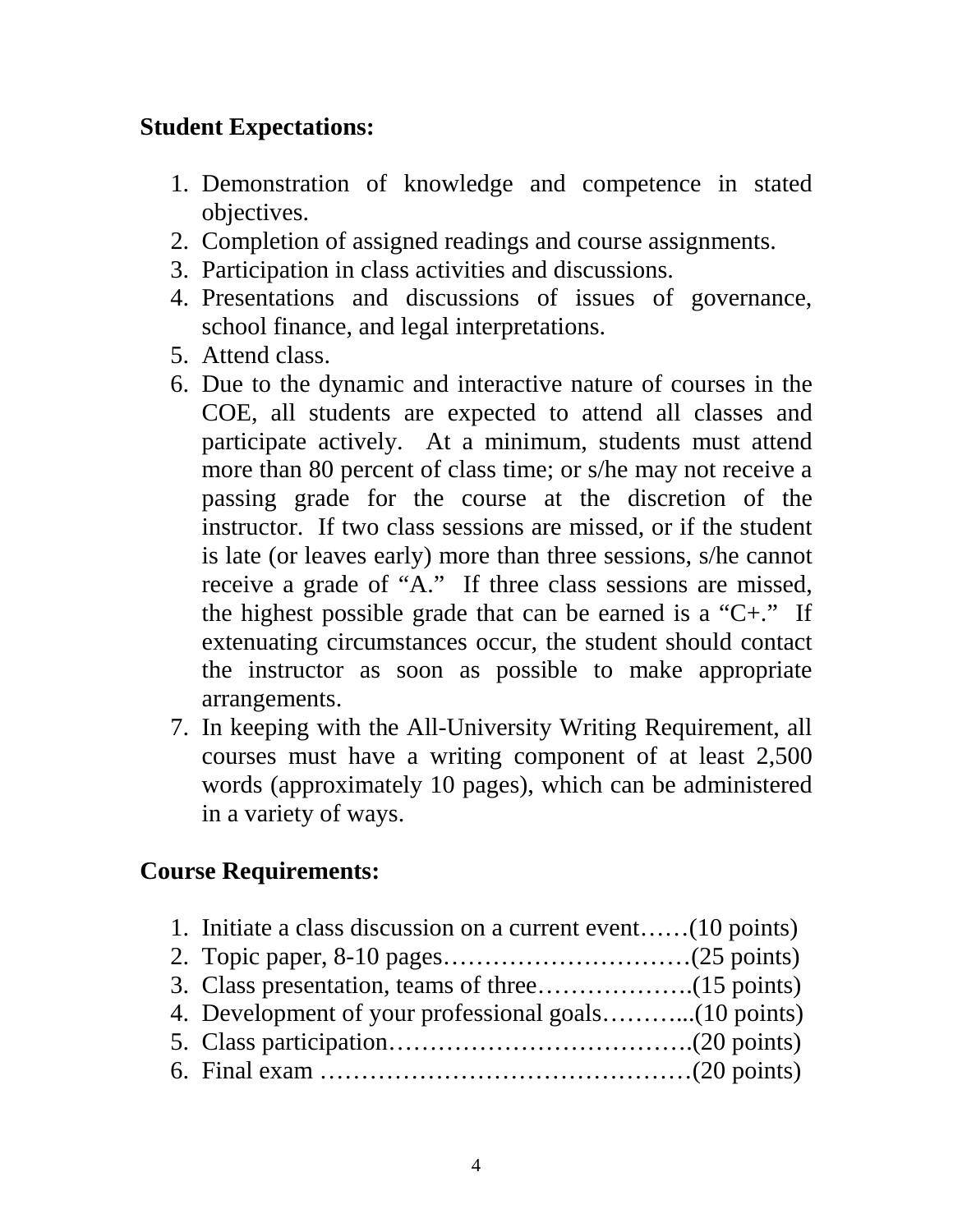# **Grading Scale:**

- A 90-100<br>B 80-89
- B 80-89<br>C 70-79
- 70-79
- 
- D 60-69<br>F below below 60 points

# **Class meeting schedule:**

| 9/3/02   | Introduction/organization of course         |
|----------|---------------------------------------------|
|          | Ethical leadership                          |
|          | Goal setting and governance                 |
| 9/10/02  | Sign up for class presentation              |
|          | The school board and how it operates        |
|          | board-superintendent relations              |
| 9/17/02  | Professional goals due                      |
|          | <b>Class presentations</b>                  |
|          | Role of the president of the board          |
|          | <b>Policy Development</b>                   |
| 9/24/02  | <b>Class presentations</b>                  |
|          | Budget decisions, state, federal, and local |
| 10/1/02  | <b>Class presentations</b>                  |
|          | Recent court decisions                      |
|          | Legal issues and schools                    |
| 10/8/02  | Class presentations                         |
|          | Human resources, legal issues               |
| 10/15/02 | Pupil personnel, legal issues               |
|          | Curriculum and instruction, legal issues    |
| 10/22/02 | Class presentations                         |
|          | Local budgets and facilities                |
|          | School construction and modernization       |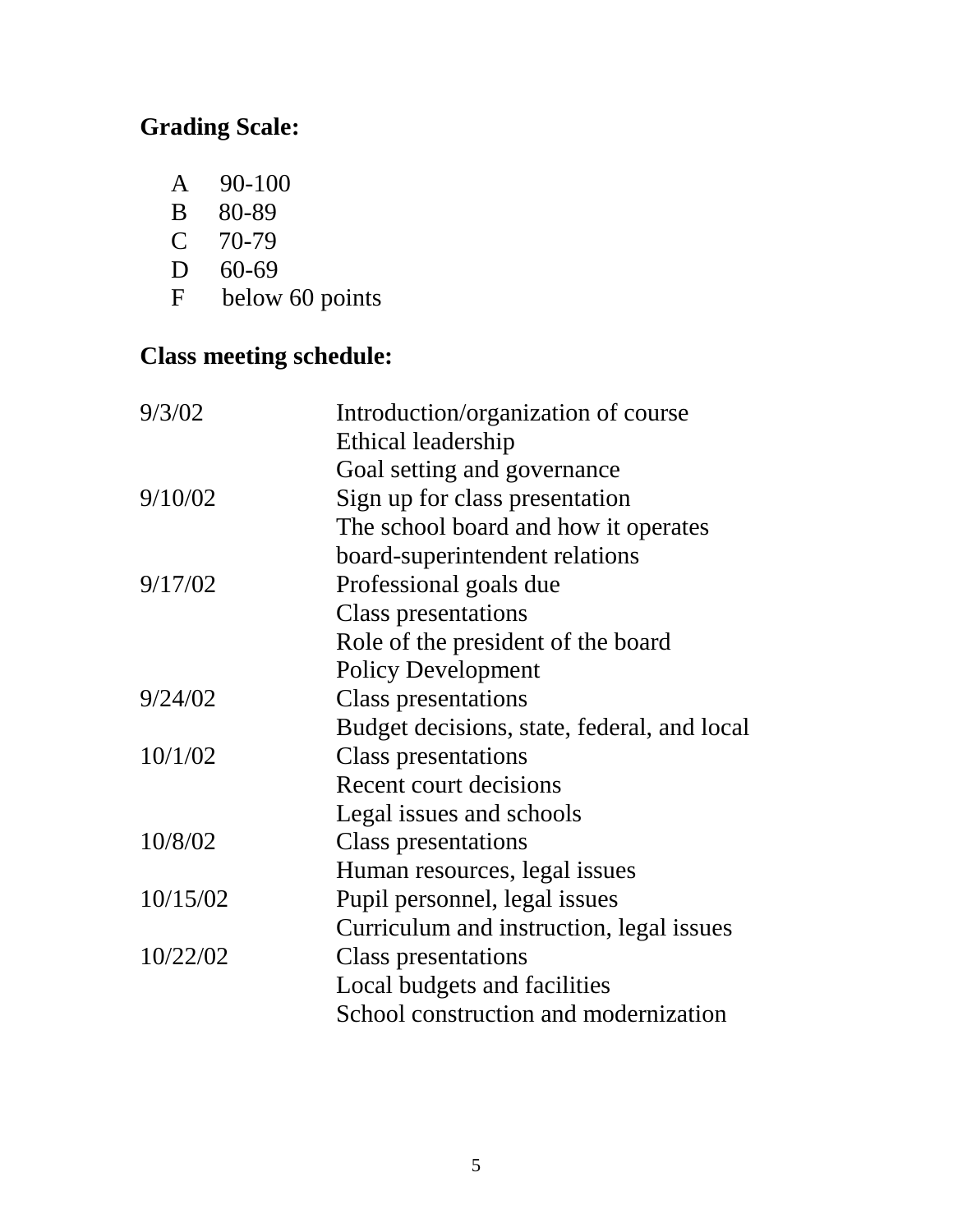| 10/29/02 | <b>Class presentations</b>                |
|----------|-------------------------------------------|
|          | District and site-budget development      |
|          | Financial health—What does it look like?  |
| 11/5/02  | State budget and the effects on schools   |
|          | <b>Class presentations</b>                |
|          | School boards and the budget              |
| 11/12/02 | Topic paper due                           |
|          | Long-term budget issues (health benefits) |
|          | <b>Class presentations</b>                |
|          | School finance and collective bargaining  |
| 11/19/02 | Independent study, no class meeting       |
| 11/26/02 | <b>Class presentations</b>                |
|          | Legal counsel and decision making         |
|          | Critical court decisions                  |
| 12/3/02  | Class presentations                       |
|          | Final exams distributed                   |
|          | The initiative process and education      |
| 12/10/02 | General discussion, future issues         |
|          | Final exam due, last class meeting        |

#### **Class Presentation:**

May work in groups no larger than three. Present to the class a challenge related to budget, school law, or governance. Develop the issue with the class and make recommendations for how you would deal with this challenge. At the conclusion of your problem-solving activity, please distribute to the class a two-page description of the problem and solutions you would recommend. Presentations should be approximately 15 minutes.

#### **Topic Paper:**

Select a topic related to school finance, law, or governance. Include a bibliography and describe a variety of perspectives, research findings, where appropriate, and give references. Your